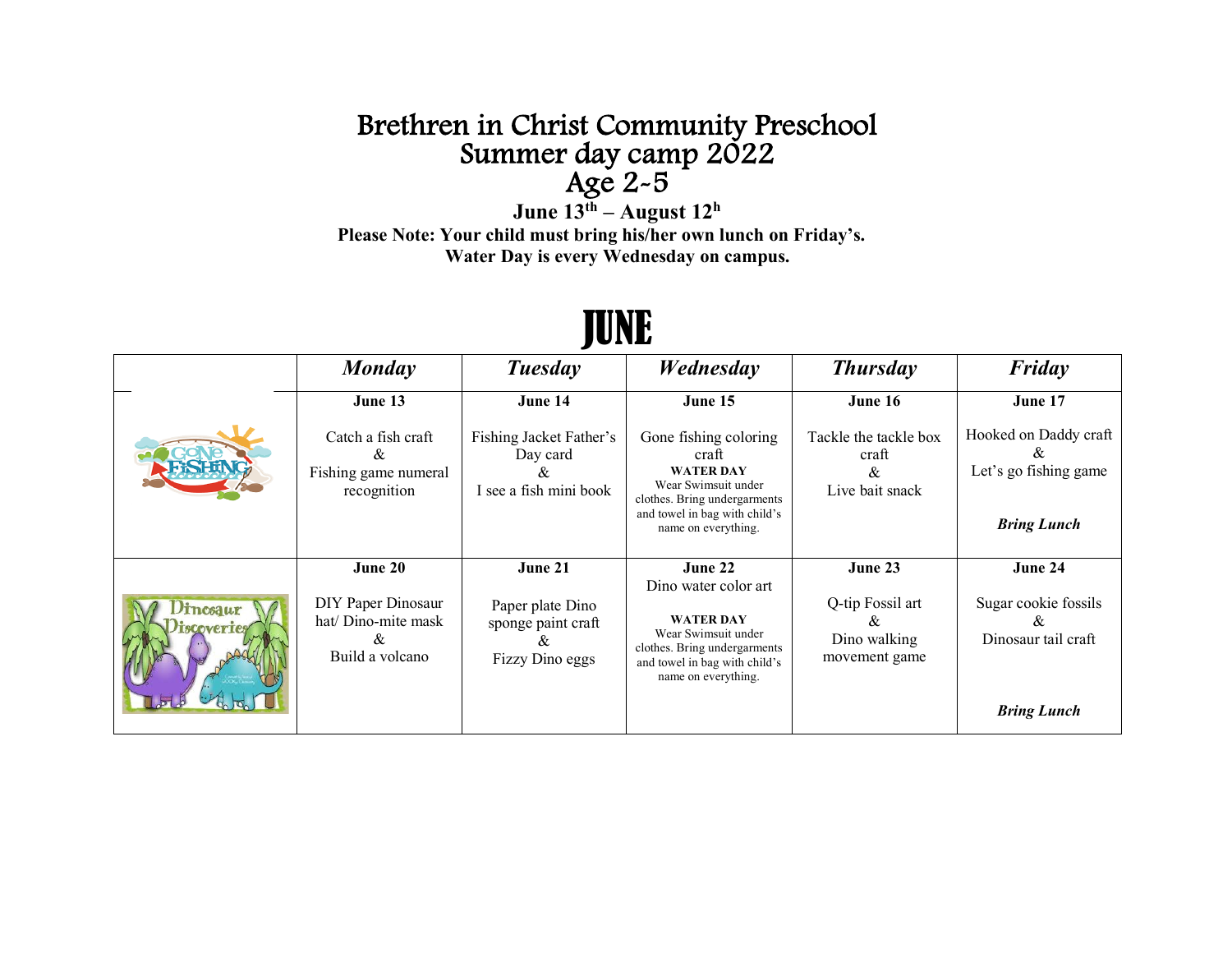## JULY

|                       | Monday                                                                                         | <b>Tuesday</b>                                                                                             | Wednesday                                                                                                                                                                                          | <b>Thursday</b>                                                                                                                                            | Friday                                                                                                                                                                 |
|-----------------------|------------------------------------------------------------------------------------------------|------------------------------------------------------------------------------------------------------------|----------------------------------------------------------------------------------------------------------------------------------------------------------------------------------------------------|------------------------------------------------------------------------------------------------------------------------------------------------------------|------------------------------------------------------------------------------------------------------------------------------------------------------------------------|
|                       | June 27                                                                                        | June 28                                                                                                    | June 29                                                                                                                                                                                            | June 30                                                                                                                                                    | July 1                                                                                                                                                                 |
| 医森                    | 4 <sup>th</sup> of July Puppet<br>Happy 4 <sup>th</sup> flag craft                             | Paper Plate Streamer<br>Craft<br>$\&$<br>Star spangled<br><b>Strawberries</b>                              | 4 <sup>th</sup> of July visor craft<br>&<br><b>WATER DAY</b><br><b>Wear Swimsuit under</b><br>clothes. Bring<br>undergarments and<br>towel in bag with child's<br>name on everything.              | God Bless America<br>craft<br>&<br>4th of July mini reader<br>book                                                                                         | Firework painting<br>&<br>Uncle Sam Happy<br>Birthday U.S.A craft<br><b>Bring Lunch</b>                                                                                |
|                       | July 4                                                                                         | July 5                                                                                                     | July 6                                                                                                                                                                                             | July 7                                                                                                                                                     | July 8                                                                                                                                                                 |
|                       | <b>SCHOOL CLOSED</b>                                                                           | Camp fire painting<br>&<br>Marshmallow toss<br>Game                                                        | Coloring Sheet<br>&<br><b>WATER DAY</b><br>Wear Swimsuit under<br>clothes. Bring<br>undergarments and towel<br>in bag with child's name on<br>everything.                                          | Mason Jar craft<br>$\&$<br>Camping scavenger<br>hunt                                                                                                       | Tent craft<br>&<br>Camp fire pokey<br><b>Bring Lunch</b>                                                                                                               |
| Children of the Bible | July 11                                                                                        | July 12                                                                                                    | July 13                                                                                                                                                                                            | July 14                                                                                                                                                    | July 15                                                                                                                                                                |
|                       | <b>Little King Josiah</b><br>Paper plate king<br>hat/crown<br>&.<br>Teamwork block<br>building | <b>Little Boy Shares His</b><br>Lunch<br>Pretzel and fish pattern<br>snack<br>$\&$<br>Bread and fish craft | <b>Moses in a Basket</b><br>Sink & float water table<br>$\&$<br><b>WATER DAY</b><br>Wear Swimsuit under<br>clothes. Bring<br>undergarments and towel<br>in bag with child's name on<br>everything. | <b>Servant Girl Saves</b><br>the Commanders Life<br>Children's hearts are<br>close to god craft<br>$\boldsymbol{\mathcal{R}}$<br>Dip, Dip Naaman<br>puppet | <b>God Calls Samuel</b><br>Listening for God head<br>band craft<br>$\mathcal{R}_{\mathcal{L}}$<br>Decorate & make<br>Samuel's sleeping<br>pillow<br><b>Bring Lunch</b> |
|                       | July 18<br>Pink Pig craft<br>&.<br>Tissue paper Pink heart                                     | July 19<br>Lego color sort game<br>&<br><b>Blue</b> circle art                                             | July 20<br><b>Yellow</b> tissue paper<br>craft $\&$<br><b>WATER DAY</b><br>Wear Swimsuit under<br>clothes. Bring undergarments<br>and towel in bag with child's<br>name on everything.             | July 21<br>Red & Green<br>Sponge paint apple art<br>&.<br>My Green mini book                                                                               | July 22<br>Rainbow fish craft<br>&<br>Rainbow Hop Gross<br>Motor Game<br><b>Bring Lunch</b>                                                                            |